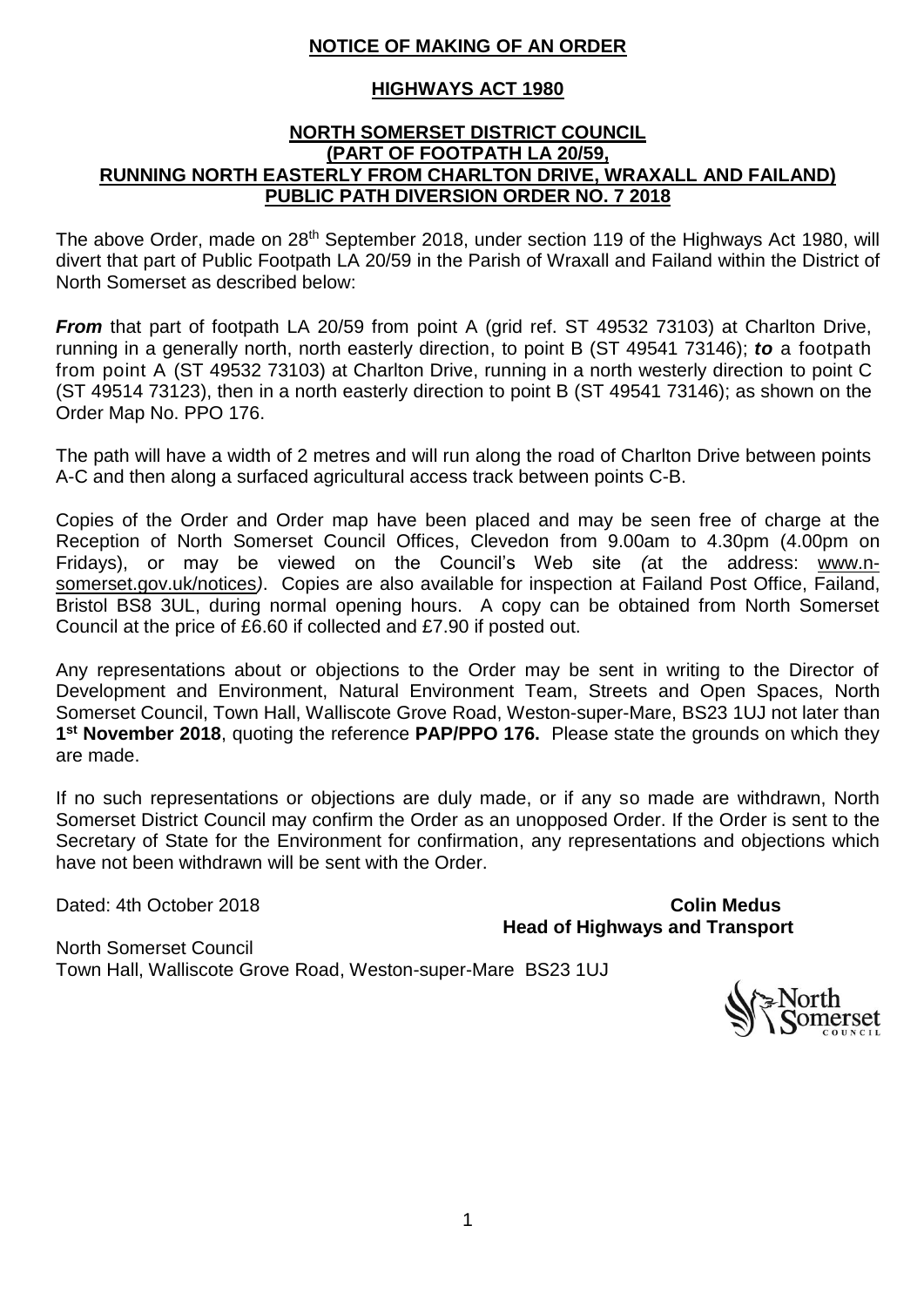# **EXPLANATORY STATEMENT**

### **HIGHWAYS ACT 1980**

#### **NORTH SOMERSET DISTRICT COUNCIL (PART OF FOOTPATH LA 20/59, RUNNING NORTH EASTERLY FROM CHARLTON DRIVE, WRAXALL AND FAILAND) PUBLIC PATH DIVERSION ORDER NO. 7 2018**

### **THIS STATEMENT IS FOR INFORMATION ONLY AND DOES NOT FORM PART OF THE ORDER**

Under the provisions of S.119 of the Highways Act 1980 County and District Councils have the power to make orders to divert public rights of way. A notice that such an order has been made has to be advertised on the site of the path in question and in the local press. This provides an opportunity for objections or representations to be made to the proposed change.

North Somerset District Council ("the Council") has made this Order because it appears to the council that in the interests of the owner of the land crossed by the footpath and of the public it is expedient that the line of the path should be diverted.

The legal line of this footpath is routed through a short section of woodland bordering agricultural land and there is a desire to bring the woodland into agricultural use for the grazing of pigs. Such grazing would require gates to be installed across the path for stock control and may bring walkers into contact with those animals, which the applicant is seeking to avoid.

Most members of the public already follow the proposed alternative route by continuing along Charlton Drive to the agricultural access track approximately 26 metres to the north. The track is firm and even under foot and clear of vegetation at all times of the year.

The proposed diversion would regularise the current situation by recognising the route used by most members of the public as being a Public Right of Way, whilst allowing the applicant to make better use of his woodland. The proposed diversion is, therefore to the benefit of both the land owner and the public.

The application complies with the provisions of Section 119 (1) of the Highways Act 1980 on the basis that, in the interests of the owners of the land crossed by the paths or ways and of the public it is expedient that the lines of the paths or ways or parts of those lines should be diverted. It further complies with Section 119 (6) in that the paths or ways will not be substantially less convenient to the public in consequence of the diversion.

The order will come into effect only after it has been confirmed. Making and advertising the Order provides an opportunity for objections or representations to be made.

Any representations about or objections to the order must be made in writing by **1st November 2018** to the Director of Development and Environment, Natural Environment Team, Streets and Open Spaces, Town Hall, Walliscote Grove Road, Weston-super-Mare, BS23 1UJ quoting reference **PAP/PPO 176** and stating the grounds on which they are made.

Contd /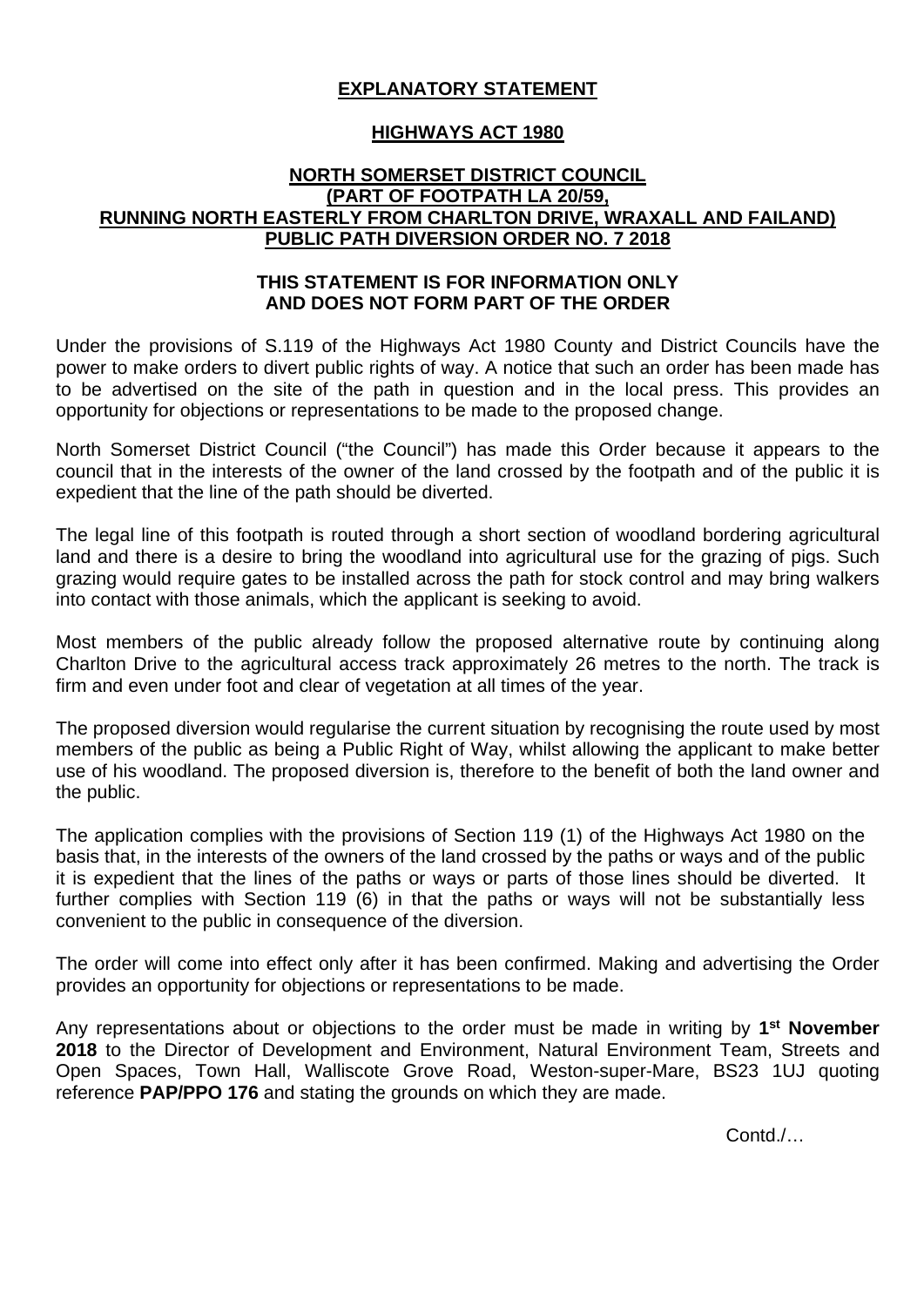If any objections are made and not withdrawn the matter will be referred to the Council's Public Rights of Way Sub-Committee who will decide whether or not to submit the Order to the Planning Inspectorate (as agent for the Secretary of State for the Environment, Food and Rural Affairs) for determination. As the Council cannot recharge the costs of an Inquiry or Hearing the Public Rights of Way Sub-Committee may decide to withdraw the Order at this stage. Once submitted, the Planning Inspectorate will then appoint an Inspector who will determine whether to deal with the matter by written representations, a hearing or a public inquiry. The inspector can confirm an Order, confirm it with modifications, or refuse to confirm it. In some cases the Inspectorate may award costs. If no objections are received the Council will be able to confirm the Order itself but has no powers to modify Orders.

The right of objection to an Order is a statutory right, but it should be exercised in a reasonable manner. If you objected at the pre-order stage and still wish to object now that the Order has been made you will need to re-submit your objection by the deadline specified above. Only objections received during this statutory period will be forwarded to the Secretary of State.

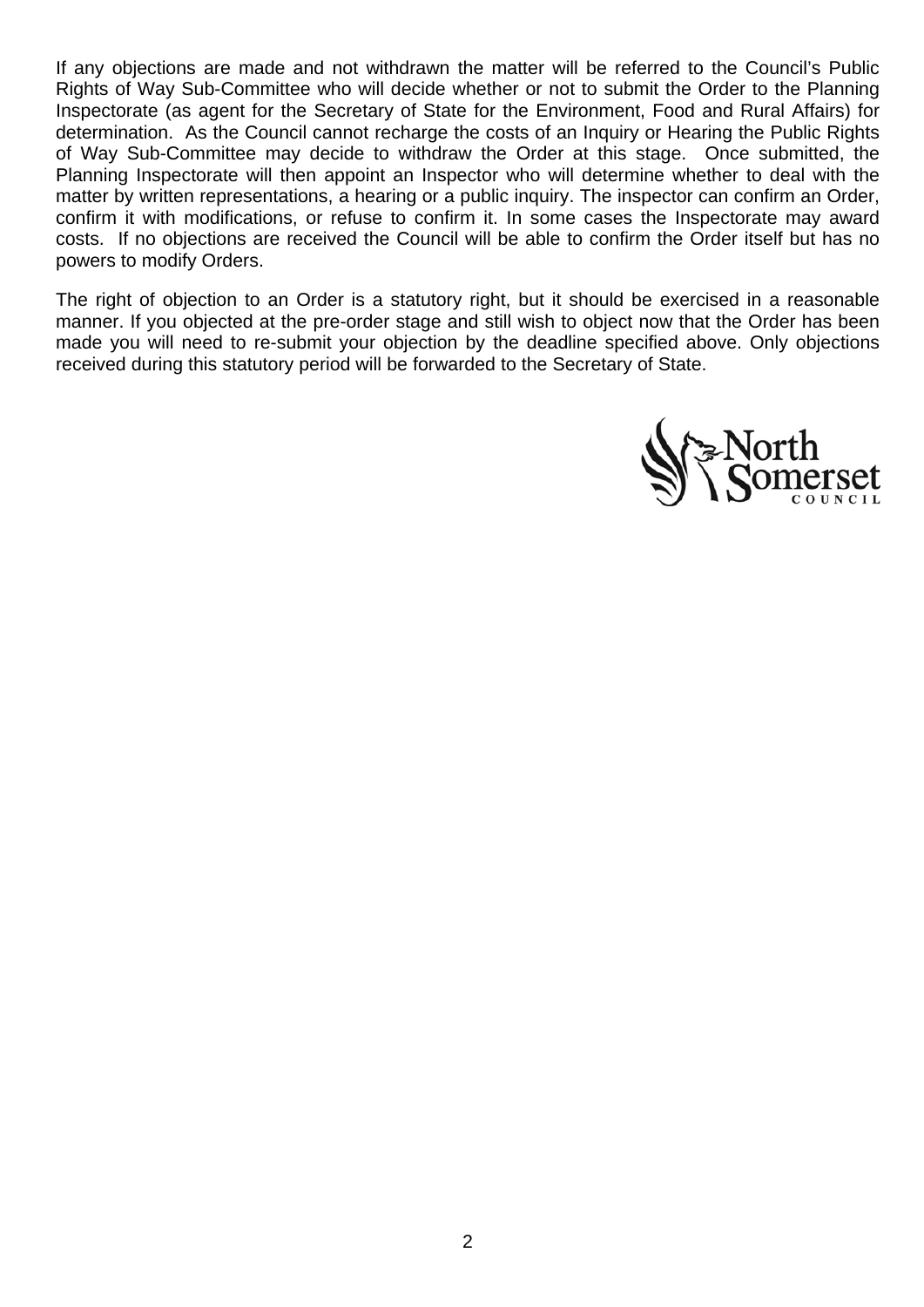Date: 28th September 2018

 $\sigma_{\rm eff}$ 

 $\sim$ 

# **Highways Act 1980** Section 119

# **North Somerset District Council**

(Part of Footpath LA 20/59, running north easterly from Charlton Drive, **Wraxall and Failand)** 

# **Public Path Diversion Order** No. 7 2018

N P Brain **Head of Legal and Democratic Services Town Hall Walliscote Grove Road** Weston-super-Mare **BS23 1UJ** 

Ref: PPO 176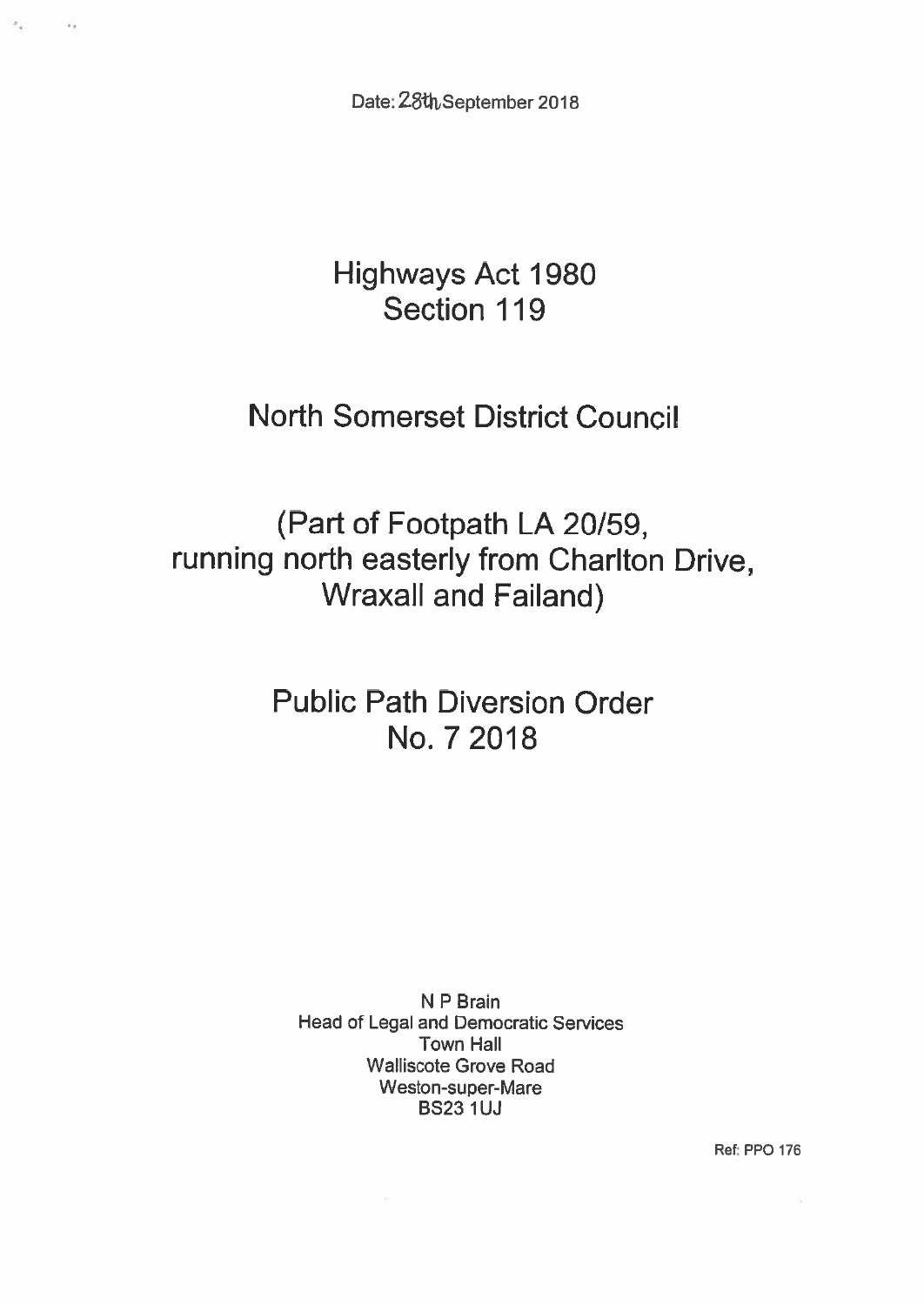# **HIGHWAYS ACT 1980**

# **NORTH SOMERSET DISTRICT COUNCIL**

# (PART OF FOOTPATH LA 20/59, **RUNNING NORTH EASTERLY FROM CHARLTON DRIVE. WRAXALL AND FAILAND)**

#### **PUBLIC PATH DIVERSION ORDER NO. 7 2018**

This Order is made by North Somerset District Council ("the authority") under Section 119 of the Highways Act 1980 ("the 1980 Act") because it appears to the authority that in the interests of the owner of the land crossed by the footpath described in paragraph 1 of the order and of the public it is expedient that the line of the path should be diverted.

The applicant has agreed to defray any compensation which becomes payable in consequence of the coming into force of this order and any expenses which are incurred in bringing the new site of the path into a fit condition for use by the public.

#### **BY THIS ORDER:**

- 1 The public right of way over the land situated running north easterly from Charlton Drive, Wraxall and Failand and shown by a bold continuous line on the Map No. PPO 176 contained in this order and described in Part 1 of the Schedule to this order shall be stopped up on the date on which North Somerset District Council certify that work has been carried out to bring the site of the new highway mentioned in Part 2 of the Schedule into a fit condition for use by the public.
- 2. Notwithstanding this order Western Power Distribution Plc, Wales and West utilities and Bristol Water Plc shall have the following rights over the land referred to in paragraph 1 namely: they shall for the purpose of carrying out their undertaking continue to have the same rights in respect of their apparatus as they had immediately before the date on which the footpath is diverted.
- 3. There shall at the end of 28 days from the date of confirmation of this order be a public footpath over the land situated running north easterly from Charlton Drive, Wraxall and Failand, described in Part 2 of the Schedule and shown by a bold broken line on the Map No. PPO 176 attached to this order.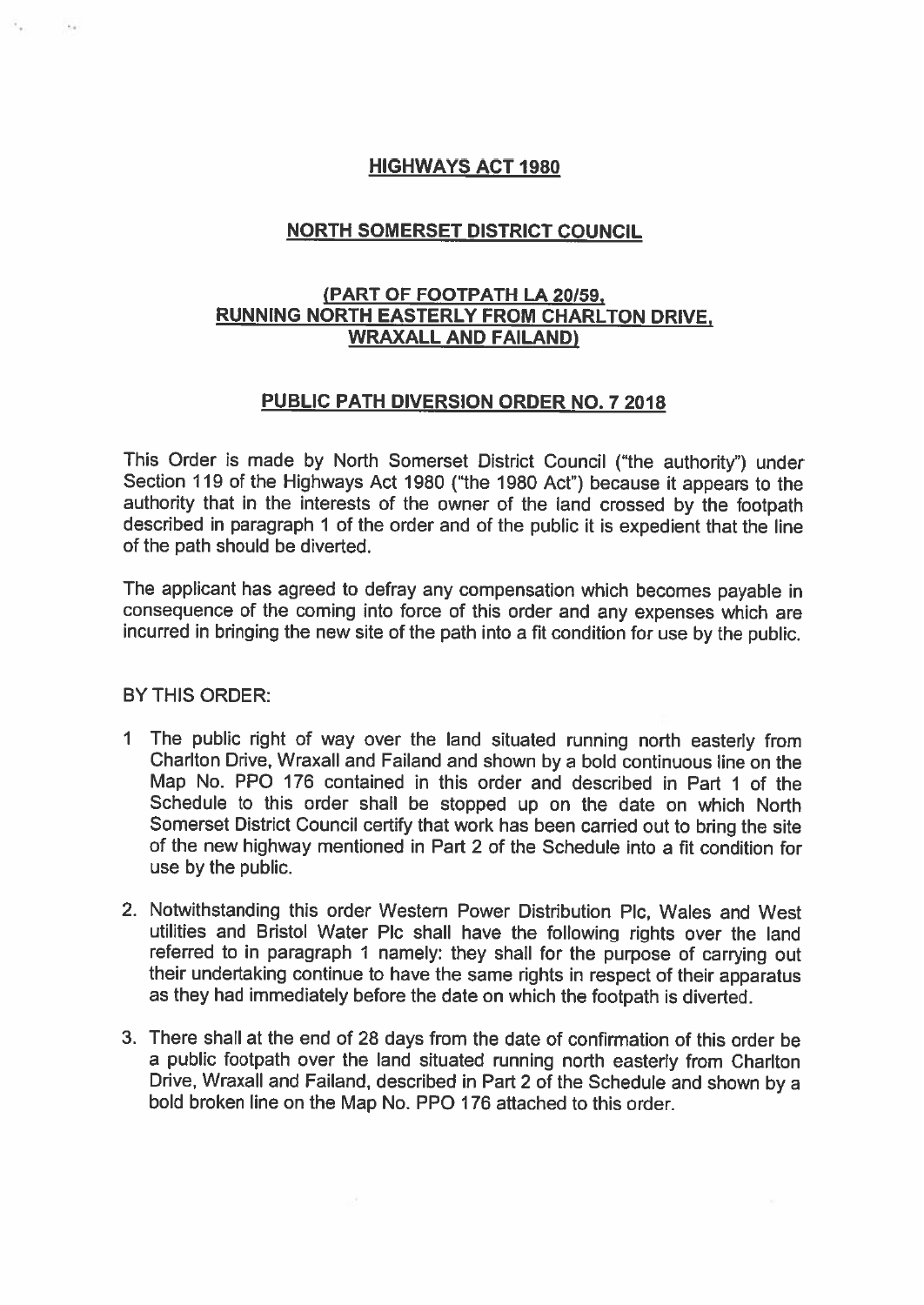#### **SCHEDULE**

# **PART1**

#### DESCRIPTION OF SITE OF EXISTING PATH OR WAY

That part of footpath LA 20/59 in the Parish of Wraxall and Failand from point A (grid reference ST 49532 73103) at Charlton Drive, running in a generally north. north easterly direction for approximately 45 metres, to point B (grid reference ST 49541 73146), as shown by a bold continuous line on the attached Map No. PPO 176.

#### **PART 2**

#### **DESCRIPTION OF SITE OF NEW PATH OR WAY**

A footpath from point A (grid reference ST 49532 73103) at Charlton Drive. running in a north westerly direction for approximately 27 metres to point C (grid reference ST 49514 73123), then in a north easterly direction for approximately 35 metres to point B (grid reference ST 49541 73146), as shown with bold broken lines on the attached Map No. PPO 176.

The path will have a width of 2 metres and will run along the road of Charlton Drive between points A-C and then along a surfaced agricultural access track between points C-B.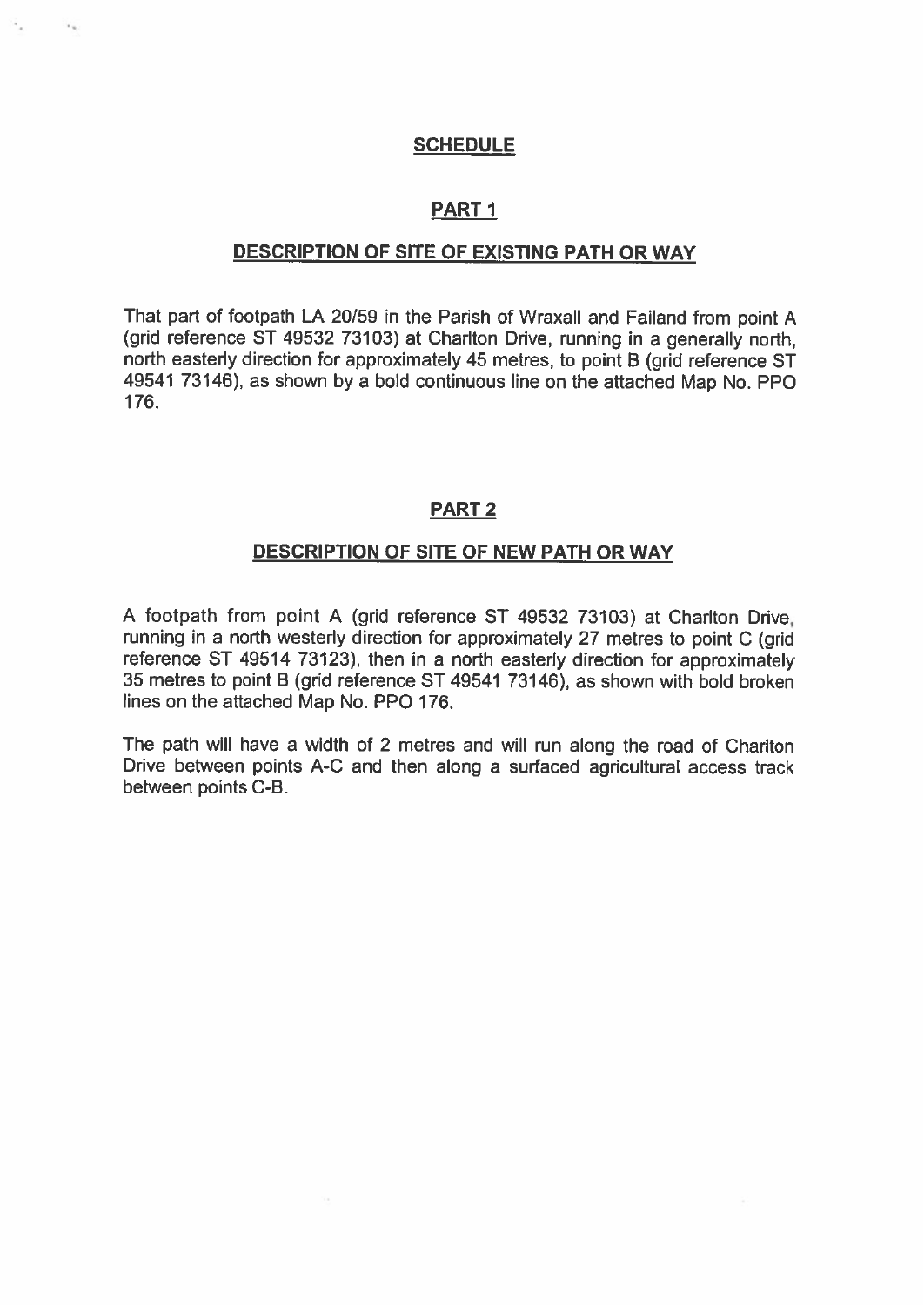

Crown copyright and database rights 2018 Ord<br>You are permitted to use this data solely to enabl Jrdnance Survey 100023397,<br>able you to respond to, or inte provided you with the data d to copy, sub-licence, distribute or sell any of this data to third parties in any form. You are not p